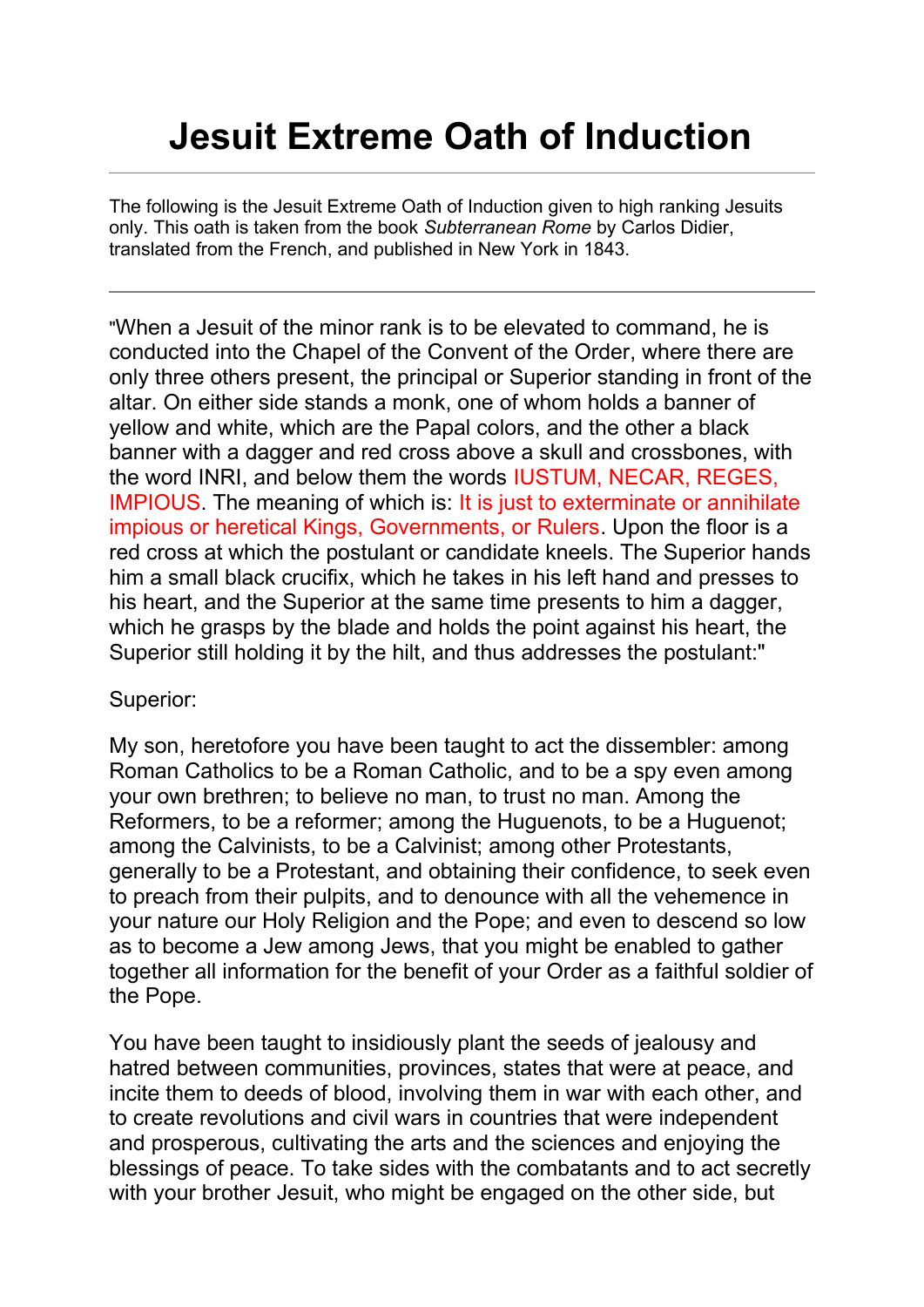openly opposed to that with which you might be connected, only that the Church might be the gainer in the end, in the conditions fixed in the treaties for peace and that the end justifies the means.

You have been taught your duty as a spy, to gather all statistics, facts and information in your power from every source; to ingratiate yourself into the confidence of the family circle of Protestants and heretics of every class and character, as well as that of the merchant, the banker, the lawyer, among the schools and universities, in parliaments and legislatures, and the judiciaries and councils of state, and to be all things to all men, for the Pope's sake, whose servants we are unto death.

You have received all your instructions heretofore as a novice, a neophyte, and have served as co-adjurer, confessor and priest, but you have not yet been invested with all that is necessary to command in the Army of Loyola in the service of the Pope. You must serve the proper time as the instrument and executioner as directed by your superiors; for none can command here who has not consecrated his labors with the blood of the heretic; for "without the shedding of blood no man can be saved." Therefore, to fit yourself for your work and make your own salvation sure, you will, in addition to your former oath of obedience to your order and allegiance to the Pope, repeat after me---

The Extreme Oath of the Jesuits:

"1, now, in the presence of Almighty God, the Blessed Virgin Mary, the blessed Michael the Archangel, the blessed St. John the Baptist, the holy Apostles St. Peter and St. Paul and all the saints and sacred hosts of heaven, and to you, my ghostly father, the Superior General of the Society of Jesus, founded by St. Ignatius Loyola in the Pontificate of Paul the Third, and continued to the present, do by the womb of the virgin, the matrix of God, and the rod of Jesus Christ, declare and swear, that his holiness the Pope is Christ's Vice-regent and is the true and only head of the Catholic or Universal Church throughout the earth; and that by virtue of the keys of binding and loosing, given to his Holiness by my Savior, Jesus Christ, he hath power to depose heretical kings, princes, states, commonwealths and governments, all being illegal without his sacred confirmation and that they may safely be destroyed. Therefore, to the utmost of my power I shall and will defend this doctrine of his Holiness' right and custom against all usurpers of the heretical or Protestant authority whatever, especially the Lutheran of Germany, Holland, Denmark, Sweden, Norway, and the now pretended authority and churches of England and Scotland, and branches of the same now established in Ireland and on the Continent of America and elsewhere; and all adherents in regard that they be usurped and heretical, opposing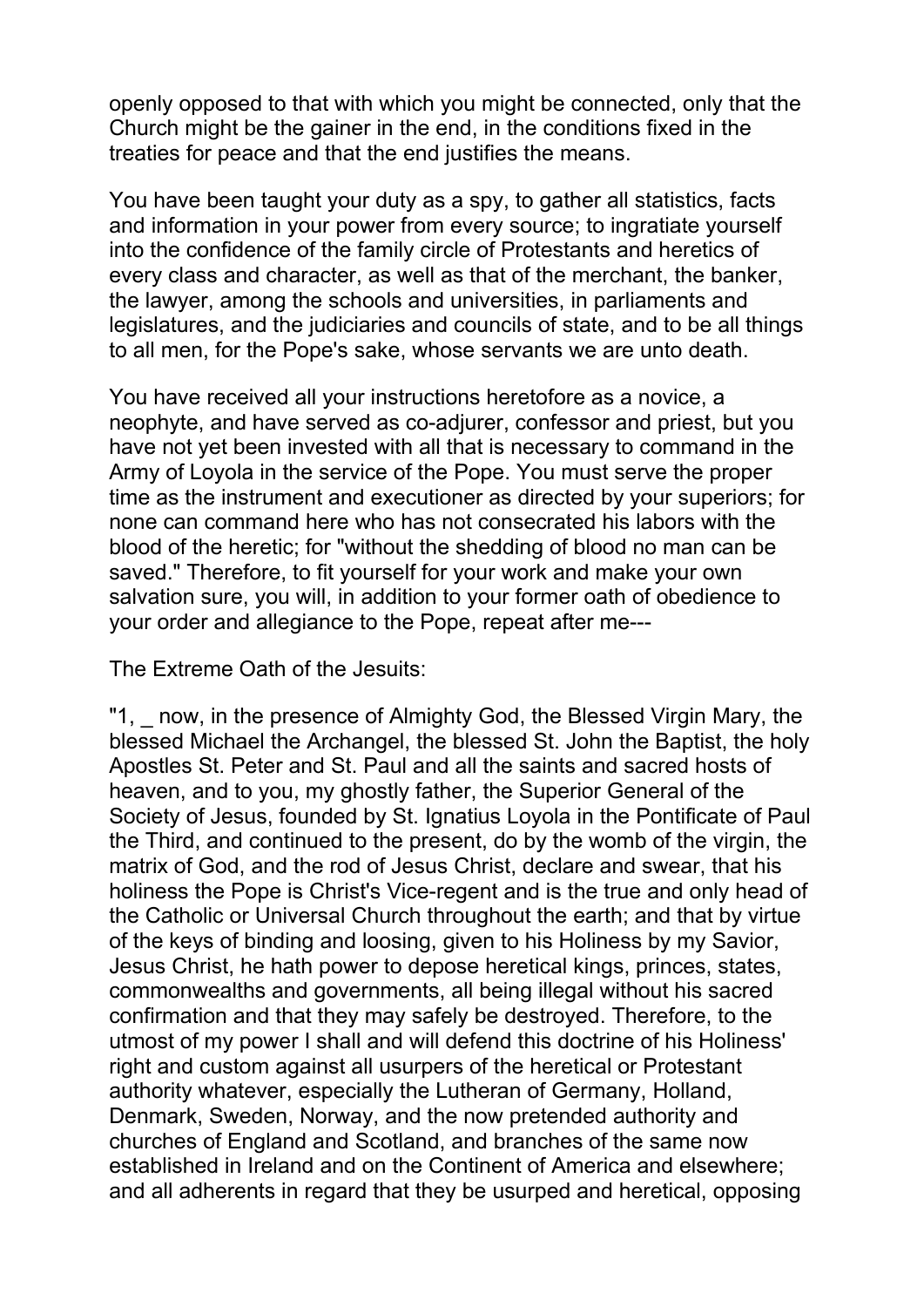the sacred Mother Church of Rome. I do now renounce and disown any allegiance as due to any heretical king, prince or state named Protestants or Liberals, or obedience to any of the laws, magistrates or officers.

I do further declare that the doctrine of the churches of England and Scotland, of the Calvinists, Huguenots and others of the name Protestants or Liberals to be damnable and they themselves damned who will not forsake the same.

I do further declare, that I will help, assist, and advise all or any of his Holiness' agents in any place wherever I shall be, in Switzerland, Germany, Holland, Denmark, Sweden, Norway, England, Ireland or America, or in any other Kingdom or territory I shall come to, and do my uttermost to extirpate the heretical Protestants or Liberals' doctrines and to destroy all their pretended powers, regal or otherwise.

I do further promise and declare, that notwithstanding I am dispensed with, to assume my religion heretical, for the propaganda of the Mother Church's interest, to keep secret and private all her agents' counsels from time to time, as they may entrust me and not to divulge, directly or indirectly, by word, writing or circumstance whatever; but to execute all that shall be proposed, given in charge or discovered unto me, by you, my ghostly father, or any of this sacred covenant.

I do further promise and declare, that I will have no opinion or will of my own, or any mental reservation whatever, even as a corpse or cadaver (perinde ac cadaver), but will unhesitatingly obey each and every command that I may receive from my superiors in the Militia of the Pope and of Jesus Christ.

That I may go to any part of the world withersoever I may be sent, to the frozen regions of the North, the burning sands of the desert of Africa, or the jungles of India, to the centers of civilization of Europe, or to the wild haunts of the barbarous savages of America, without murmuring or repining, and will be submissive in all things whatsoever communicated to me.

I furthermore promise and declare that I will, when opportunity present, make and wage relentless war, secretly or openly, against all heretics, Protestants and Liberals, as I am directed to do, to extirpate and exterminate them from the face of the whole earth; and that I will spare neither age, sex or condition; and that I will hang, waste, boil, flay, strangle and bury alive these infamous heretics, rip up the stomachs and wombs of their women and crush their infants' heads against the walls, in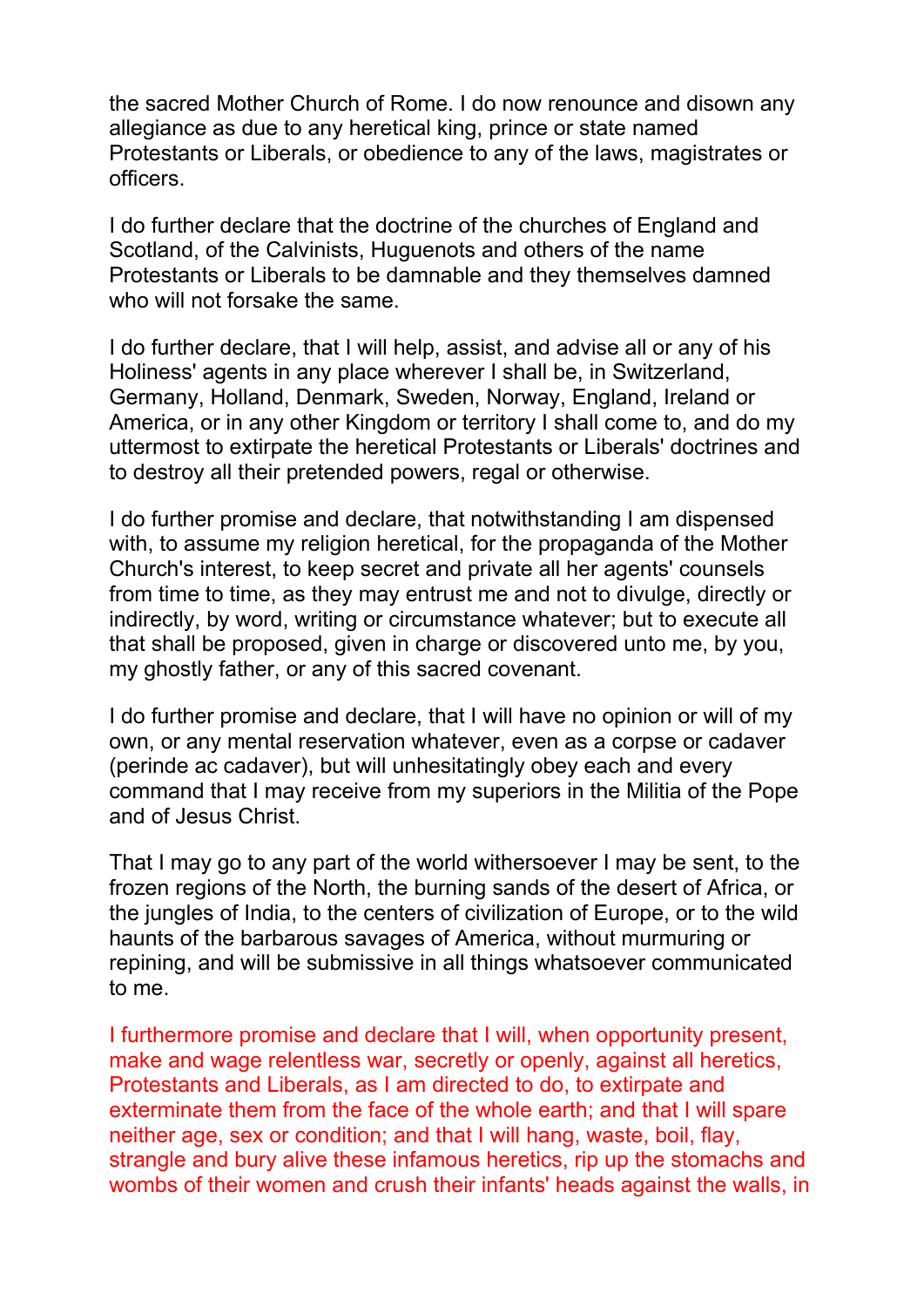order to annihilate forever their execrable race. That when the same cannot be done openly, I will secretly use the poisoned cup, the strangulating cord, the steel of the poniard or the leaden bullet, regardless of the honor, rank, dignity, or authority of the person or persons, whatever may be their condition in life, either public or private, as I at any time may be directed so to do by any agent of the Pope or Superior of the Brotherhood of the Holy Faith, of the Society of Jesus.

In confirmation of which, I hereby dedicate my life, my soul and all my corporal powers, and with this dagger which I now receive, I will subscribe my name written in my own blood, in testimony thereof; and should I prove false or weaken in my determination, may my brethren and fellow soldiers of the Militia of the Pope cut off my hands and my feet, and my throat from ear to ear, my belly opened and sulphur burned therein, with all the punishment that can be inflicted upon me on earth and my soul be tortured by demons in an eternal hell forever!

All of which, I, , do swear by the Blessed Trinity and blessed Sacraments, which I am now to receive, to perform and on my part to keep inviolable; and do call all the heavenly and glorious host of heaven to witness the blessed Sacrament of the Eucharist, and witness the same further with my name written and with the point of this dagger dipped in my own blood and sealed in the face of this holy covenant."

(He receives the wafer from the Superior and writes his name with the point of his dagger dipped in his own blood taken from over his heart.)

Superior:

"You will now rise to your feet and I will instruct you in the Catechism necessary to make yourself known to any member of the Society of Jesus belonging to this rank.

In the first place, you, as a Brother Jesuit, will with another mutually make the ordinary sign of the cross as any ordinary Roman Catholic would; then one cross his wrists, the palms of his hands open, and the other in answer crosses his feet, one above the other; the first points with forefinger of the right hand to the center of the palm of the left, the other with the forefinger of the left hand points to the center of the palm of the right; the first then with his right hand makes a circle around his head, touching it; the other then with the forefinger of his left hand touches the left side of his body just below his heart; the first then with his right hand draws it across the throat of the other, and the latter then with a dagger down the stomach and abdomen of the first. The first then says Iustum; and the other answers Necar; the first Reges. The other answers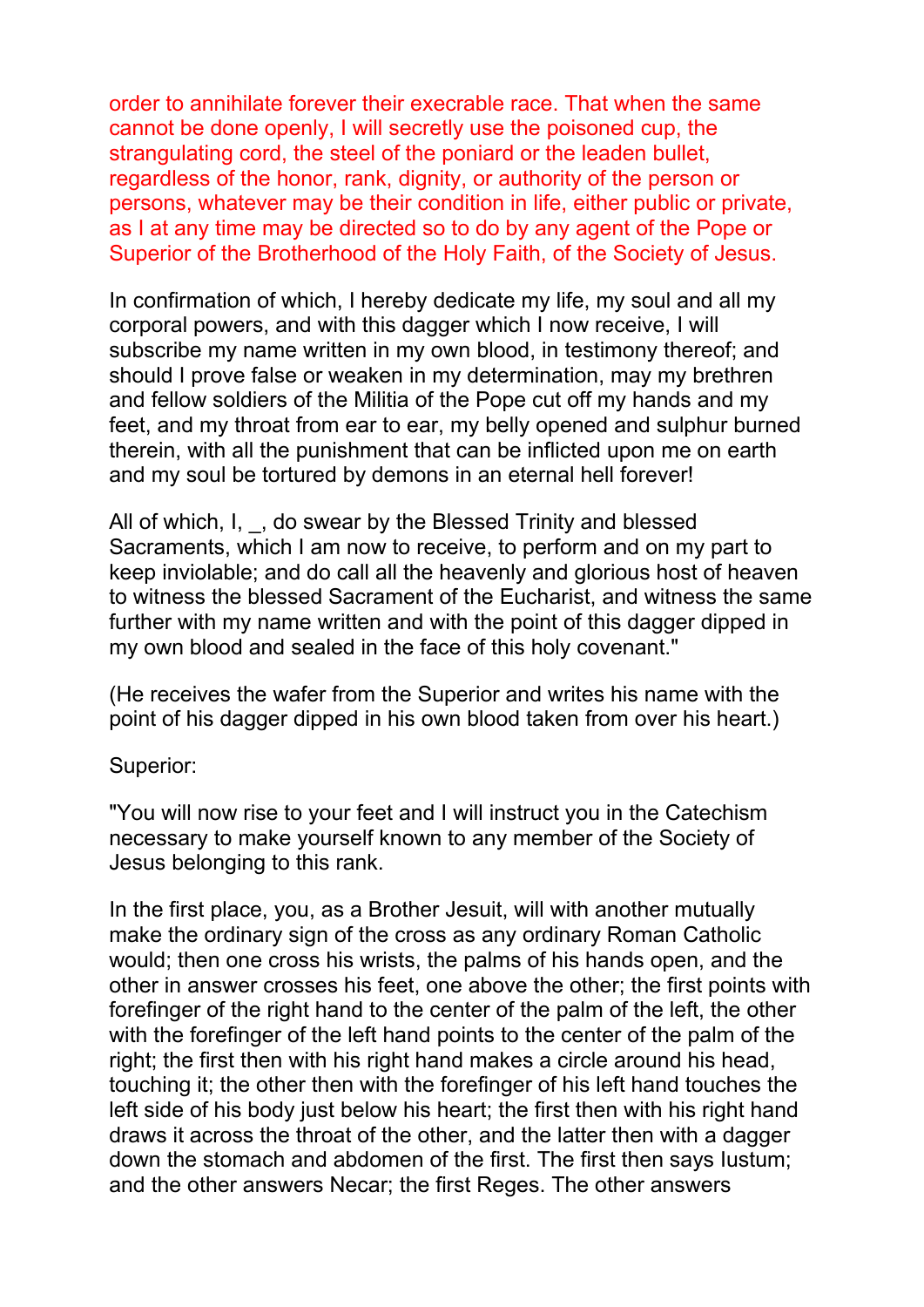Impious." (The meaning of which has already been explained.) "The first will then present a small piece of paper folded in a peculiar manner, four times, which the other will cut longitudinally and on opening the name Jesu will be found written upon the head and arms of a cross three times. You will then give and receive with him the following questions and answers:

Question —From whither do you come? Answer — The Holy faith.

Q. —Whom do you serve?

A. —The Holy Father at Rome, the Pope, and the Roman Catholic Church Universal throughout the world.

Q. —Who commands you?

A. —The Successor of St. Ignatius Loyola, the founder of the Society of Jesus or the Soldiers of Jesus Christ.

Q. —Who received you? A. —A venerable man in white hair.

 $Q$  –How?

A. —With a naked dagger, I kneeling upon the cross beneath the banners of the Pope and of our sacred order.

Q. —Did you take an oath?

A. —I did, to destroy heretics and their governments and rulers, and to spare neither age, sex nor condition. To be as a corpse without any opinion or will of my own, but to implicitly obey my Superiors in all things without hesitation of murmuring.

Q. —Will you do that? A. —I will.

Q. —How do you travel? A. —In the bark of Peter the fisherman.

Q. —Whither do you travel? A. —To the four quarters of the globe. Q. — For what purpose?

A. —To obey the orders of my general and Superiors and execute the will of the Pope and faithfully fulfill the conditions of my oaths.

Q. —Go ye, then, into all the world and take possession of all lands in the name of the Pope. He who will not accept him as the Vicar of Jesus and his Vice-regent on earth, let him be accursed and exterminated."